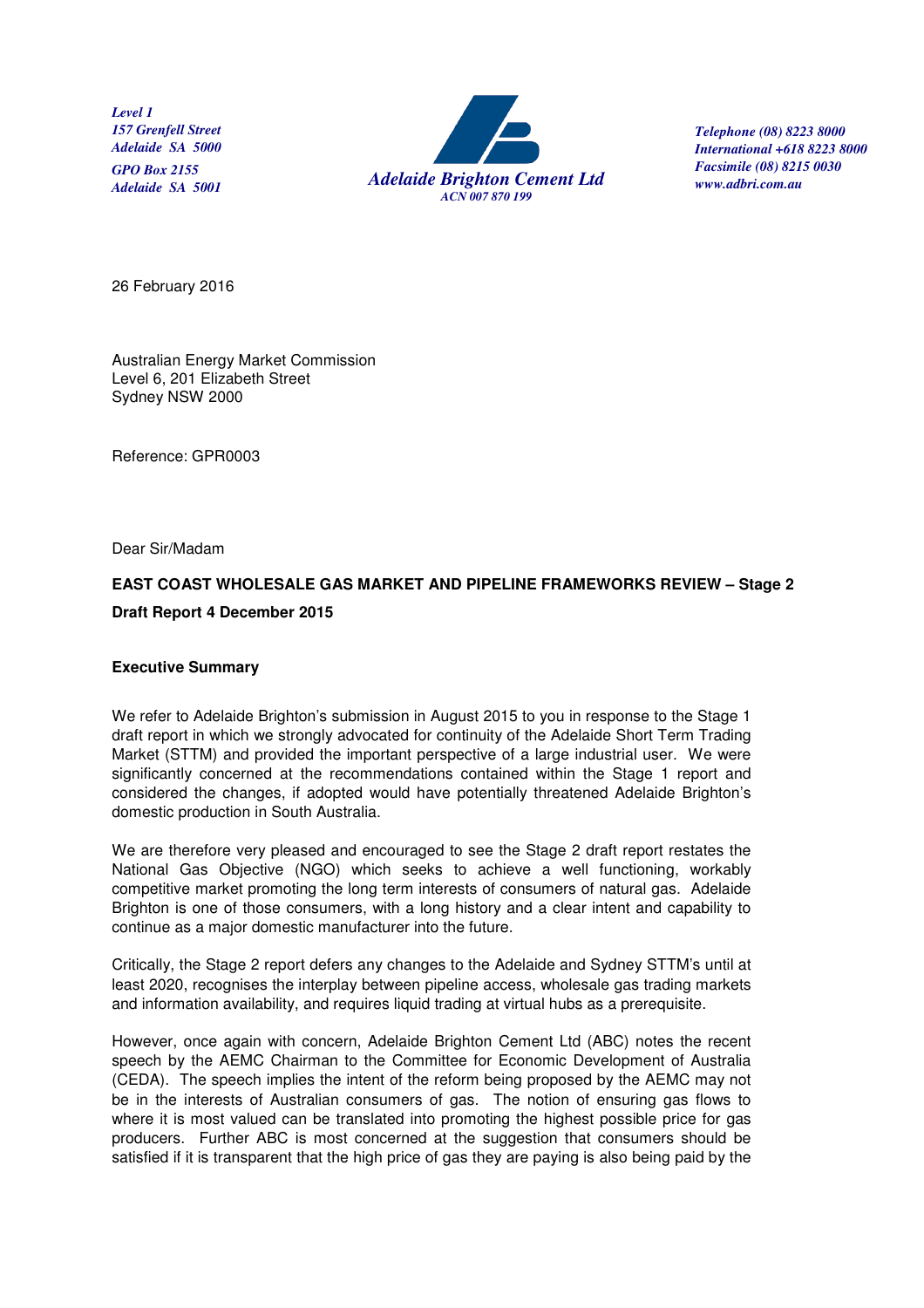next person. As a business trying its hardest to compete against import pricing, the absolute cost of gas is of fundamental concern, not one person's cost compared to another's.

In addition, the speech claims that "issues relating to gas production or levels of competition in the production and pipeline sector largely fall outside our remit". Adelaide Brighton does not accept that the proposed gas market reform can be properly undertaken without specific consideration as to the impacts which any reform measures may have upon competition within the market. Parallel reform addressing the lack of competition in the production and pipeline sectors should also take place to ensure the NGO is achieved.

#### **Economic contribution and gas market participation**

ABC's listed parent company is Adelaide Brighton Ltd (ABL), an S&P/ASX100 company with 1400 employees. ABL is a leading Australian integrated construction materials and lime producing group of companies with operations in all Australian states and territories. The Group is comprised of three operating businesses, Cement and Lime, Concrete and Aggregates and Concrete Products.

ABL has been able to report record profits for more than a decade. It has achieved these outstanding results in difficult economic conditions. Significant reinvestment and proactive management of its operating costs has ensured sustained competitiveness of its operations as well as an environmentally and socially sustainable footprint.

With its registered office in Adelaide and representation of all three operating divisions in South Australia, Adelaide Brighton is an important and valuable contributor to the South Australian economy.

Adelaide Brighton directly employs 453 (FTE) people across South Australia, supports a further of 2,976 (FTE) jobs in the South Australian economy (850 of these are located in the north west metropolitan area and 226 in the Barossa region), spends \$315 million per annum in the state and contributes approximately \$404 million to South Australian GDP. (Adelaide Brighton – Contribution to the South Australian Economy (2014 data) prepared by Barry Burgan, Economic Research Consultants.)

ABC is an integral part of the Cement & Lime division which accounts for approximately 60% of Group revenue. ABC's Birkenhead and Angaston facilities in South Australia are important clinker, cement and lime producing assets for the Group and for South Australia.

The Birkenhead plant manufactures approximately 1.3 million tonnes per annum of clinker (the intermediate product in cement manufacture) and 1.6 million tonnes per annum of bulk and bagged cement to the South Australian and Victorian markets. It is a world class and world scale operation, and one of South Australia's biggest manufacturers.

Significantly contributing to Adelaide Brighton's success over the last decade is the Company's commitment and ability to think and act progressively to continually improve its operations. ABC leads the Australian industry in the development of environmentally sustainable cement products and the use of waste derived fuels (WDF) in cement production.

In the 10 years since commencement of its WDF project, the use of alternative fuels has conserved 120,000 tonnes of natural resources and 7.2 million gigajoules of natural gas, diverted 600,000 tonnes of combustible waste from landfill and abated 370,000 tonnes of greenhouse gas (GHG) emissions.

Other than the clear argument for reducing its carbon footprint, there is a very clear commercial imperative for Adelaide Brighton to minimise its energy costs. Production of cement is highly energy intensive and whilst there is some alternative fuel substitution, the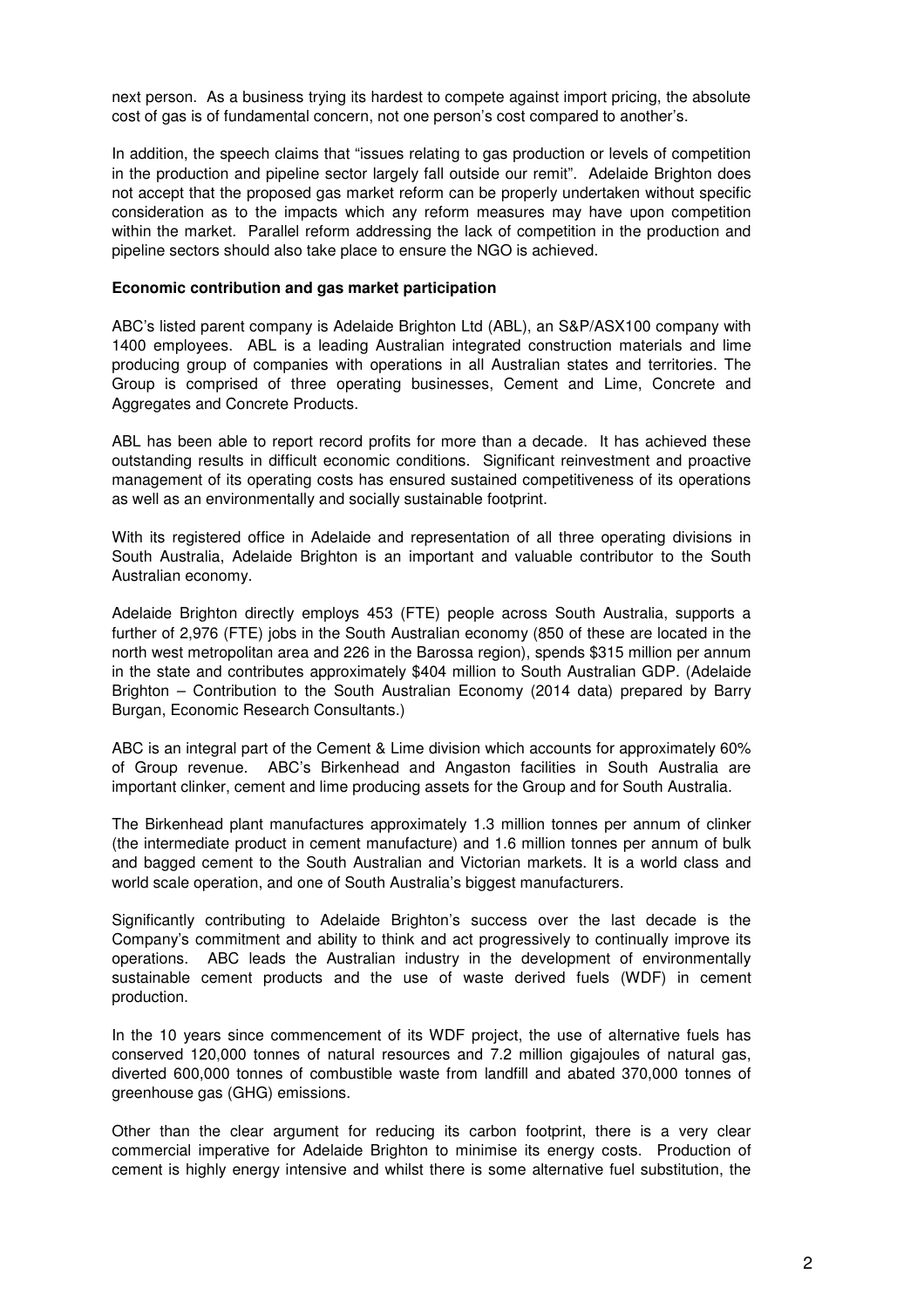significantly dominant fuel for ABC is natural gas. Energy costs are second only to salary and wage costs for Adelaide Brighton.

Proactive management of energy costs through a sophisticated gas portfolio management strategy as a SA gas market participant is another example of progressive thinking. ABC is the only industrial user that participates to the full extent in the SA Gas market, alongside producers, retailers, pipeline owners and the regulator. Gas market/STTM participation has become ABC core business through necessity.

Adelaide Brighton operates two of the remaining five, fully integrated cement plants in Australia. The high cost of cement manufacturing in Australia has already seen the closure of several kilns in the last decade with the potential for more to follow. Adelaide Brighton's strategies to maximise its operating efficiencies including innovative energy cost management are a significant driver for its survival and long term viability. We believe there are reform opportunities that can support not only Adelaide Brighton's ongoing success and economic contribution, but also that of Australian producers and other market participants.

Reform that overrides Adelaide Brighton's ability to effectively manage its gas costs is not the balanced outcome the AEMC should be seeking to implement.

#### **Advantages of current SA market design for participants within the Adelaide hub**

The compulsory STTM market in SA has the following benefits:

- Security of gas supply (due to compulsory participation)
- Liquidity of pricing (again due to compulsory participation)
- Transparent daily "day ahead" market pricing which allows price driven decisions as to next day gas purchases
- Offers a real alternative to contractual gas. We can get all the gas we need to satisfy operational requirements on any day and STTM gas continues to trade at a significant discount to long term contractual gas.
- Allows for day to day fluctuations in the operational requirements of a manufacturing entity
- Promotes competitive short term bilateral gas contracting opportunities for an industrial user. Parties with surplus gas can negotiate mutually agreeable short term contracts at a competitive price as an alternative to selling at greater discount to the STTM
- Allows for a portfolio management approach combining commodity purchase, haulage and pipeline park facilities to minimise the total cost of gas
- Promotes ease of trading between market participants
- STTM price includes transportation, incorporates supply from two pipelines in South Australia and gives end users access to greater competition due to multiple supply points.
- Management of deviation/financial risks can be achieved through internal and external Market Schedule Variations (MSV's), acting as a Market Operator Service (MOS) provider, securing and using pipeline park and imbalance facilities etc
- Enables the cost of gas to be optimised through dynamic and flexible purchase strategy
- Market participation for a newcomer is achievable. The Adelaide STTM is simple in its design (day ahead market, single price, MOS balancing etc) and allows ease of entry for new participants.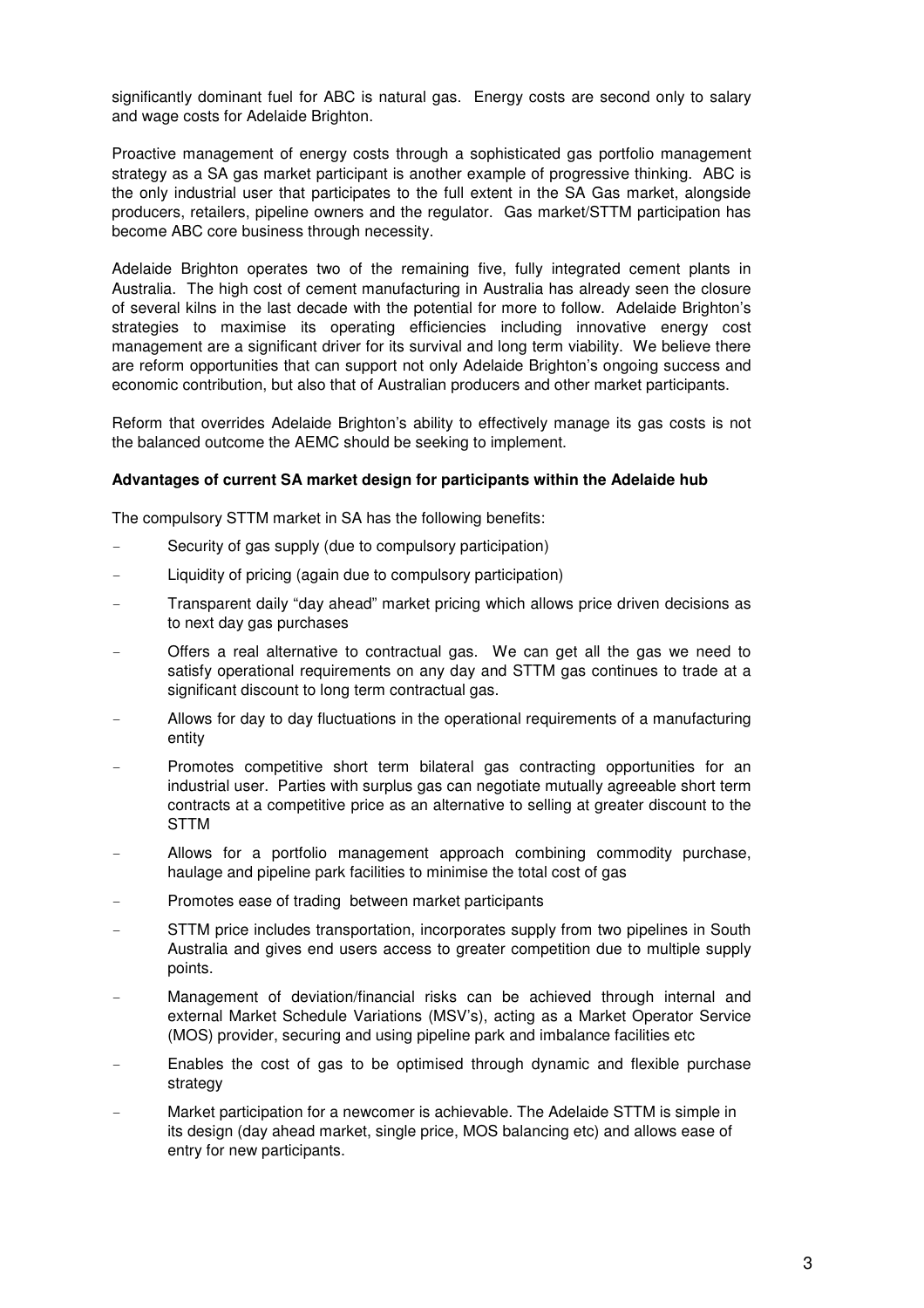### **Stage 2 Draft Report – ABC observations re key recommendations**

### 1. Wholesale gas trading markets

We are pleased the AEMC has given consideration to Adelaide Brighton's comments as part of its Stage 1 Report review process. From the perspective of a large gas user, a very positive outcome was the decision to retain the current STTM market structure until at least 2020 and not before the effect of any other market changes are evaluated. We believe this is a necessary and prudent approach by the AEMC.

Any changes to the STTM should not occur in advance of the development of significant trading liquidity in both the Northern and Southern hubs and in pipeline capacity trading. Important to us is AMEC's comment on page 5 of its Executive Summary as repeated below.

"The Commission is aware that many participants in the STTM hubs, particularly large end users, highly value the certainty of supply provided. Whilst such a mechanism would be provided in the Southern hub, the Commission notes that there may also be a need to implement a mandatory balancing mechanism in the Northern Hub, if the liquidity of trading is insufficient to give participants certainty of delivery. This would be a pre-requisite to the simplification of the STTM design"

ABC submits that any simplification of the STTM hub design post 2020 must maintain security of supply and that the STTM must continue to provide existing or increased levels of price transparency and liquidity. In making any determination on a re-design, ABC is of the view that the AEMC must consult with and evaluate the impact of any changes on large gas users. This is consistent with the NGO.

2. Information to support the market

ABC's current daily gas procurement strategy looks at its production requirements, contracted requirements and STTM opportunities. The single most important attribute to sourcing the cheapest gas on any given day is the ability to nominate contracted gas volumes after the STTM ex-ante price is determined. The information ABC requires to set and action its daily strategy is its own or AEMO STTM's data.

Whilst ABC does not need to access the Bulletin Board for its data requirements, in terms of the Commission's recommendations related to the Bulletin Board ABC believes the enhancements proposed (which include additional information from transmission pipeline operators, production facility operators, storage facility operators and the publication of a medium term outlook) are likely to be a positive step forward. This is provided it is done cost effectively and the costs are shared across all contributors including production facility operators, pipeline operators and storage facilities, and not just market participants.

ABC and its advisors, CQ Partners, would be happy to participate in or contribute to a targeted workshop aimed at finalising the Bulletin Board recommendations.

## 3. Pipeline capacity trading

ABC strongly supports the introduction of pipeline capacity trading and sees it as an essential element in creating a liquid and transparent market. We will be making a detailed submission regarding this initiative once the point to point capacity trading discussion paper is published by the AEMC in March 2016.

We generally submit the introduction of pipeline capacity trading and the encouragement of investment in pipeline infrastructure to remove physical bottlenecks and allow better movement of gas between production facilities and users would work positively to achieve the NGO.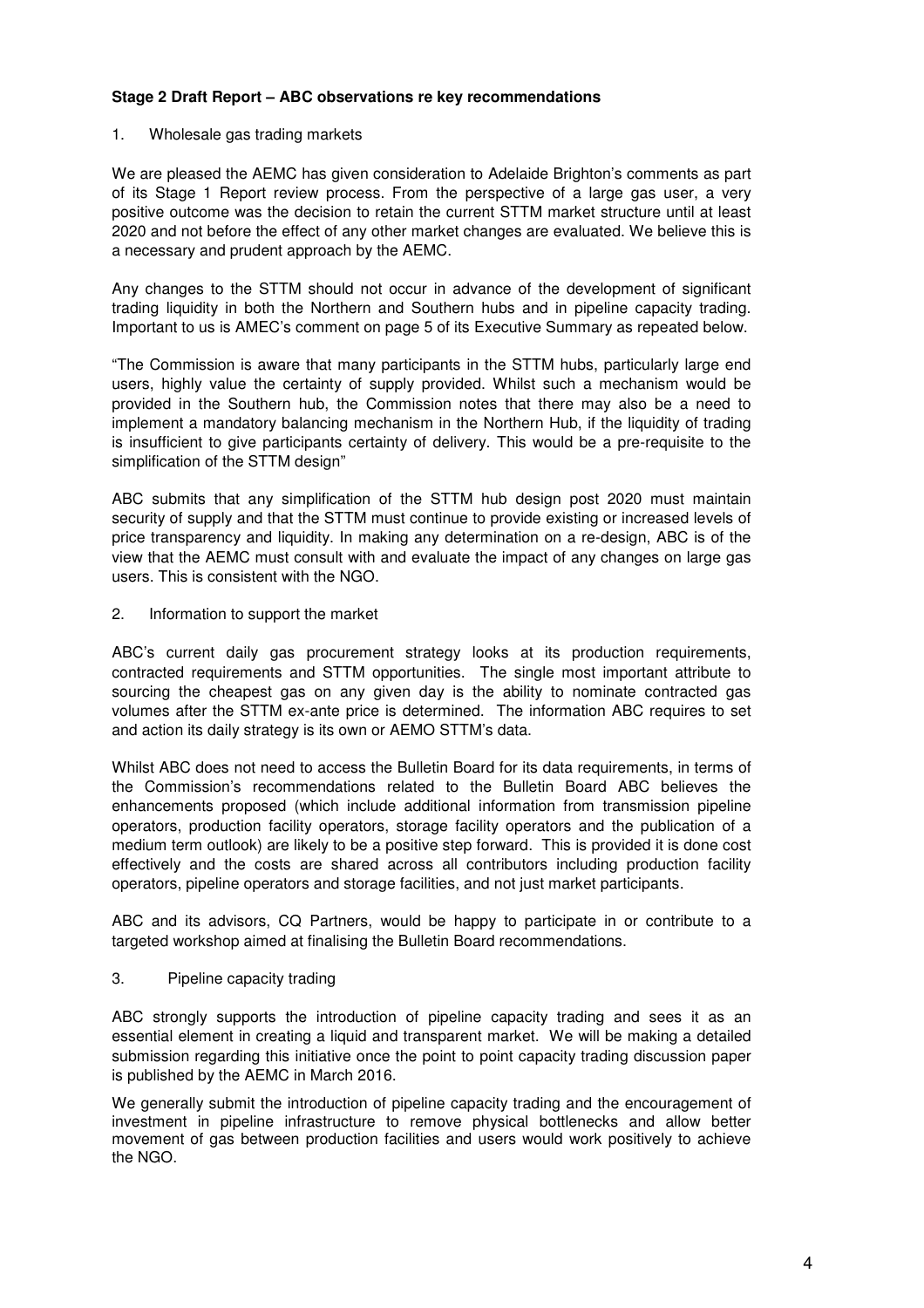### 4. Southern Hub

In contrast to our support for pipeline capacity trading, ABC has significant concerns about the current Southern Hub concept.

ABC will also be making a further submission regarding the Commission's recommendations regarding the proposed transition from the current Victorian Declared Wholesale Gas Market (DWGM) and associated market carriage arrangements to a new Southern Hub design when the discussion papers are published, also in March 2016.

Essential to the success of the Adelaide hub is the compulsory participation model however we note the proposed Southern Hub design is premised on a voluntary exchanged based trading model. We do not believe a voluntary hub can achieve a liquid and transparent market with security of supply for end users.

5. Development of a Moomba Supply Hub

ABC is supportive of the continued development of a Moomba supply hub and is preparing to participate in this hub from 1 June 2016.

The Moomba gas pipeline facility is located at a critical point in a pipeline network that connects the gas markets in South Australia, New South Wales and Queensland, and acts as a transit point for gas flowing between hubs. It is also the location of oil and gas reserves, both in production and under exploration.

It therefore concentrates supply and transit and is a logical location for gas producers, large users and retailers to trade physical gas products. Development of a Moomba supply hub with compulsory participation will provide greater trading opportunities, liquidity and price transparency, and benefits to not only those producing gas at Moomba (now and in the future), the LNG proponents and large retailers purchasing gas at Moomba, but also end users who will participate and benefit from the establishment of this hub.

In contrast to this is the Wallumbilla Hub. Wallumbilla is serviced by only one pipeline and cannot act as a gas transit point other than to its LNG customers in Gladstone or on a much smaller scale, the Brisbane market. Leaving aside our consistent argument that participation in any trading hub be compulsory and noting both hubs are currently or proposed as voluntary, we believe the Moomba Hub is a more natural and logical candidate to be developed into a fully functioning gas supply hub than Wallumbilla.

### **Summary**

The Adelaide STTM has provided material benefits to ABC through the ability to source gas from a liquid, transparent and competitive day ahead spot market.

With the emergence of the LNG export industry in Australia and changing market dynamics, long term competitively priced gas supply arrangements are becoming less and less available.

ABC does not have the ability to manage its gas price risk through demand or volume management. It operates on a fully utilised 365/24/7 day basis. If not for the currently effective STTM market in SA providing a viable, flexible, competitive spot market as an alternative to contracted gas, ABC's domestic clinker production and with it, its substantial contribution to the SA economy would have been put in jeopardy by unsustainable gas costs.

As the STTM continues to mature with its benefits filtering through the market with more large gas users contemplating participation, any changes to its existing structure should only be contemplated post 2020 if security of supply, liquidity and price transparency is further improved.